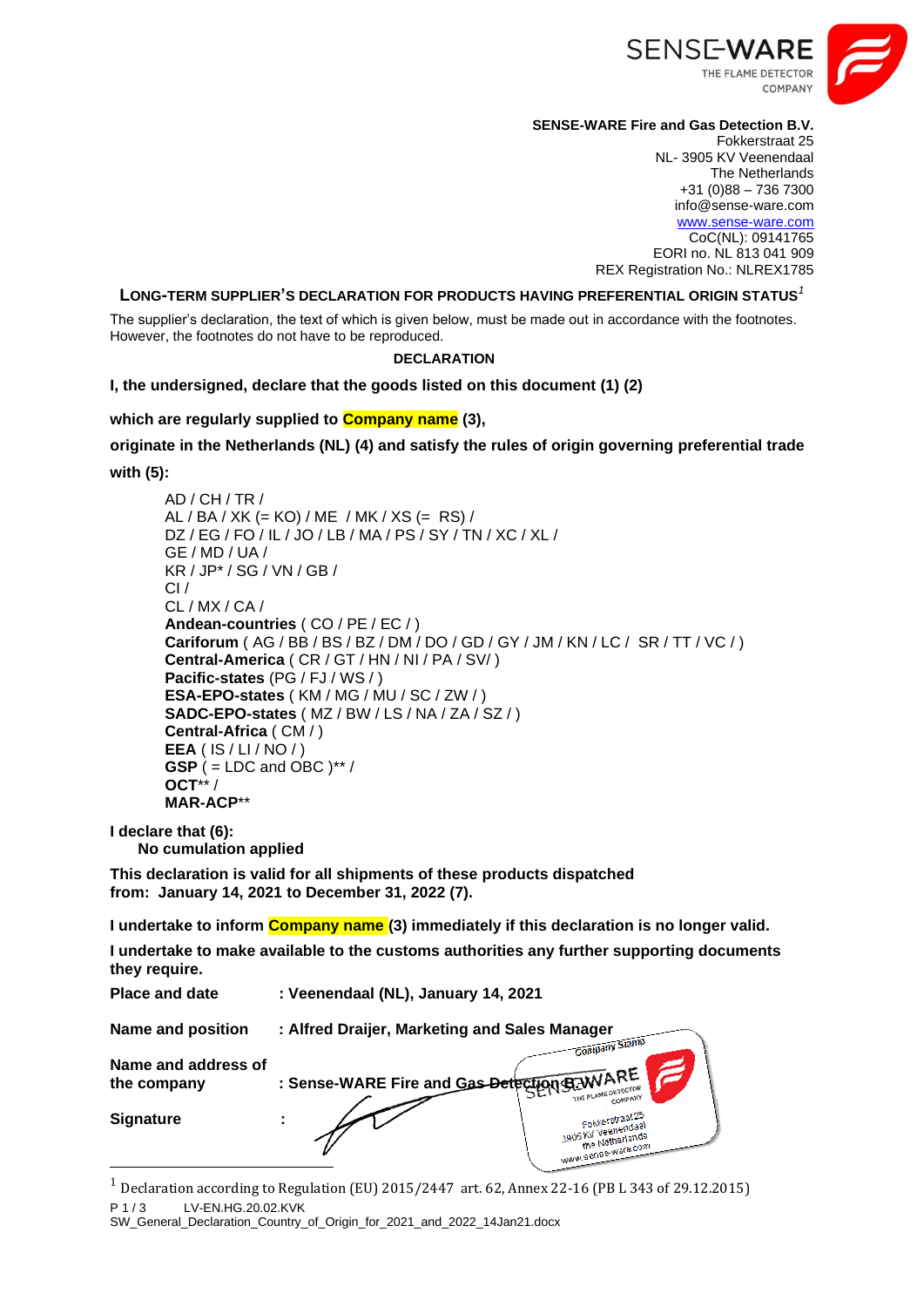

## **(1) Description of the goods. (If possible please mention customs tariff number)**

**(2) Commercial designation as used on the invoices, e.g. model No.**

## **(3) Name of the company to which goods are supplied**

**(4) The European Union, country, group of countries or territory from which the goods originate.**

For products originating in the European Union, "European Union" must be entered. If abbreviations should be used, please use the following code: 'EU'. In addition, the specification of an EU Member State (for example, Germany or France) may take place when the goods have obtained their preferential origin status in that EU member state. In the case of goods originating in a country with which the EU has preferential agreements (e.g., Switzerland, South Africa, etc.), this country needs to be specified. Within:

- The **Pan-European cumulation zone** includes the EU Member States, Iceland (IS), Liechtenstein (LI), Norway (NO), Switzerland (CH) and Turkey (TR) **or:**
- The Pan-Euro-Med cumulation zone includes the EU countries, Algeria (DZ), Egypt (EG), Faroe Islands (FO), Iceland IS), Israel (IL), Jordan (JO), Lebanon (LB), Liechtenstein (LI), Morocco (MO), Norway (NO), West Bank and Gaza Strip (PS) Switzerland (CH), Syria (SY), Tunisia (TN) and Turkey (TN) **or:**
- **SAP cumulation** (Stabilization and Association Process zone) includes the EU member states, Albania (AL), Bosnia and Herzegovina (BA), Kosovo (XK = KO) North Macedonia (MK), Montenegro (ME), Serbia (XS = RS) and Turkey (TR), these can also be called countries of origin.

Point of attention: As Syria did not yet sign the Pan Euro Med agreement it is not possible to fill in this country. For actual information about cumulation please contact the Chamber of Commerce.

#### **(5) Country, group of countries or territory concerned:**

Andorra (AD), Switzerland (CH), Turkey (TR),

Albania (AL), Bosnia-Hercegovina (BA), Kosovo (XK = KO), Montenegro (ME), North Macedonia (MK), Serbia (XS = RS),

Algeria DZ), Egypt (EG), Faroe Islands (FO), Israel (IL), Jordan (JO), Lebanon (LB), Morocco (MA), West Bank and Gaza Strip (PS), Syria (SY), Tunisia (TN), Ceuta (XC), Melilla (XL), Georgia (GE), Moldova (MD),Ukraine (UA), Rep. of Korea (KR), Japan (JP)\*, Singapore (SG), Vietnam (VN), United Kingdom (GB), Ivory Coast (CI), Chile (CL), Mexico (MX), Canada (CA), **Andean-countries:** - Colombia (CO), Peru (PE), Ecuador (EC)

| Cariforum:                       | - Antigua and Barbuda (AG), Bahamas (BS), Barbados (BB), Belize (BZ), Dominica (DM),<br>Dominican Republic (DO), Grenada (GD), Guyana (GY), Jamaica (JM), Saint Christopher and<br>- Nevis (KN), Saint Lucia (LC), Suriname (SR), Trinidad and Tobago (TT), Saint Vincent and the |
|----------------------------------|-----------------------------------------------------------------------------------------------------------------------------------------------------------------------------------------------------------------------------------------------------------------------------------|
|                                  | Grenadines (VC).                                                                                                                                                                                                                                                                  |
| <b>Central-America:</b><br>(PA). | - Costa Rica (CR), El Salvador (SV), Guatemala (GT) Honduras (HN, Nicaragua (NI), Panama                                                                                                                                                                                          |
| Pacific-states:                  | - Fiji (FJ), Papua New Guinea (PG) Samoa (WS).                                                                                                                                                                                                                                    |
|                                  | <b>ESA-EPA-states:</b> - Comoro Islands (KM), Madagascar (MG), Mauritius (MU), Seychelles (SC), Zimbabwe (ZW).                                                                                                                                                                    |
| $(SZ)$ .                         | <b>SADC-EPA-states:</b> - Mozambique (MZ), Botswana (BW), Lesotho (LS), Namibia (NA), South-Africa (ZA), Swaziland                                                                                                                                                                |
| <b>Central-Africa</b>            | - Cameroon (CM).                                                                                                                                                                                                                                                                  |
| EEA:                             | - Iceland (IS), Liechtenstein (LI), Norway (NO).                                                                                                                                                                                                                                  |
| $GSP**:$                         | - Generalized System of Preferences – developing countries, (LDC and OBC).                                                                                                                                                                                                        |
| OCT**:                           | - Overseas Countries and Territories of the EU member states.                                                                                                                                                                                                                     |
| <b>MAR-ACP**:</b>                | - Market Access Regulation – African-Caribbean and Pacific states<br>Ghana (GH), Cameroon (CM), Kenya.                                                                                                                                                                            |

\* For Japan you must also mention the origin criterion. For information please contact the Chamber of Commerce. \*\* For an actual overview of this countries please contact the Chamber of Commerce

**(6) To be completed, where necessary, only for goods having preferential origin status in the context of preferential trade relations with one of the countries with which pan-Euro-Mediterranean cumulation of origin is applicable:**

Algeria (DZ), Egypt (EG), European Union (EU), Faroe Islands (FO), Iceland (IS), Israel (IL) Jordan (JO), Lebanon (LB), Liechtenstein (LI), Morocco (MA), Norway (NO), Tunisia (TN), Turkey (TR), West Bank and Gaza Strip (PS), Switzerland (CH).

**Point of attention**: As Syria did not yet sign the Pan Euro Med agreement it is not possible to fill in this country.

P 2 / 3 LV-EN.HG.20.02.KVK **(7) Give the dates.** The maximum period of validity of a supplier's declaration is 24 months. (A shorter period of validity is also allowed). The day of entry into force must be between 12 months before and 6 months after the date on which

SW\_General\_Declaration\_Country\_of\_Origin\_for\_2021\_and\_2022\_14Jan21.docx